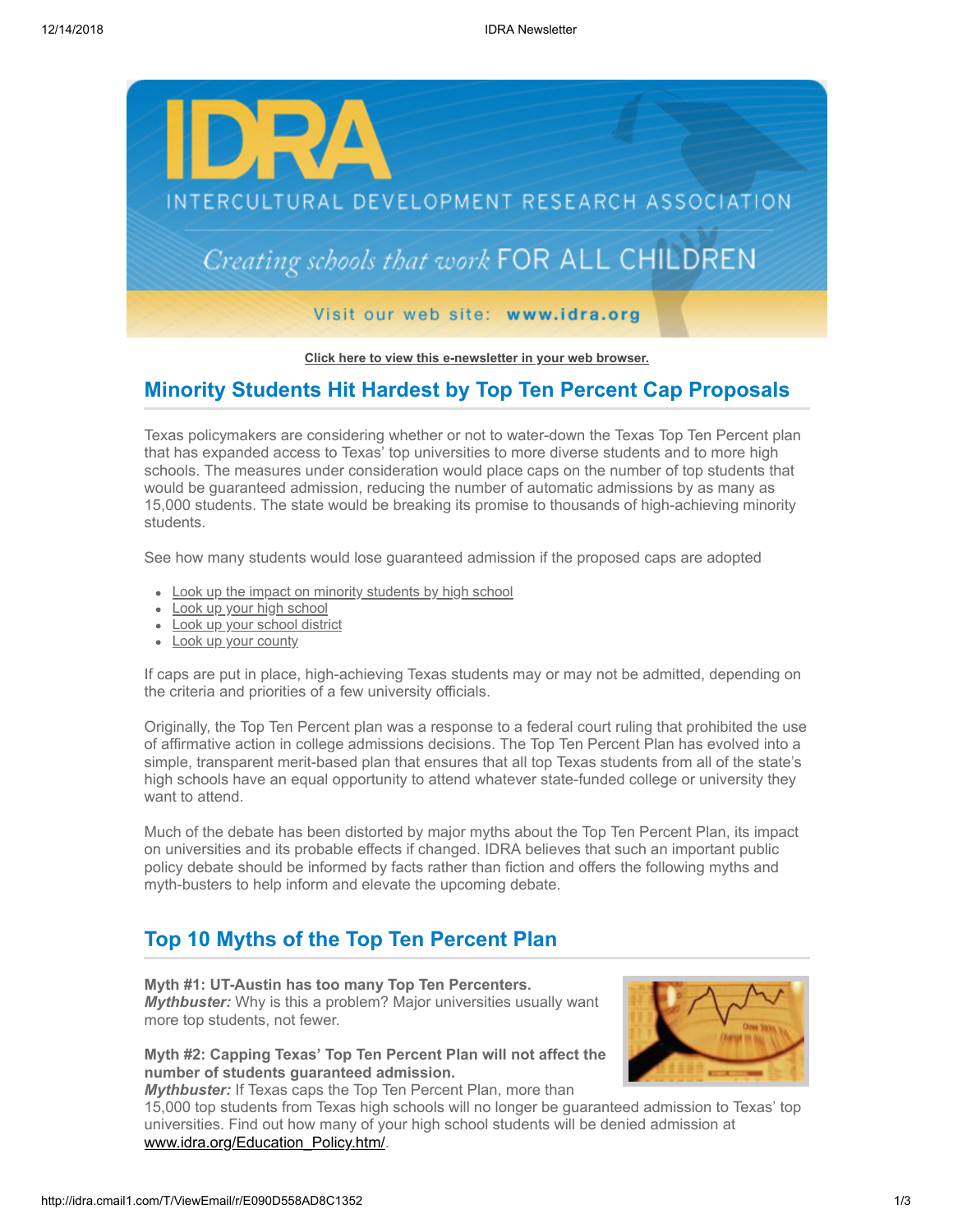#### 12/14/2018 IDRA Newsletter

#### **Myth #3: Capping Texas' Top Ten Percent Plan will not affect diversity and minority access to UT-Austin and other state-funded colleges and universities.**

*Mythbuster:* While minority student enrollment is not where it needs to be at the state's major universities, minority enrollment has been increasing since the adoption of the Top Ten Percent Plan. If Texas caps the Top Ten Percent Plan, some high-achieving minority students will be denied admission even though they have earned the few top academic slots.

#### **Myth #4: Capping Texas' Top Ten Percent Plan will only affect minority students.** *Mythbuster:* In 2007, half of all Top Ten Percent students were White. If Texas caps the Top Ten Percent Plan, it will close the university door for both White students and minority students.

#### **Myth #5: All Texas high schools will be equally impacted if the Top Ten Percent Plan is capped.**

Mythbuster: The bigger the school and its graduating class, the bigger the hit. Find out how many [of your high school students will be denied automatic admission by school and county.](http://idra.createsend1.com/t/r/l/trlrll/l/h)

#### **Myth #6: All Top Ten Percenters apply to UT-Austin, and every Top Ten Percent student who is admitted to UT-Austin enrolls.**

*Mythbuster:* Only one out of three of all of Texas' Top Ten Percent students apply to UT-Austin, and only one half of those admitted actually enroll there.

#### **Myth #7: Capping Texas' Top Ten Percent Plan will affect all Texas state-funded colleges and universities.**

*Mythbuster:* If Texas caps the Top Ten Percent Plan, only UT-Austin and Texas A&M are affected; no other major state universities are similarly impacted at this time.

# **Myth #8: UT-Austin's Top Ten Percent students don't stay in school and graduate.**

*Mythbuster:* Persistence and graduation rates of Top Ten Percenters have increased at UT-Austin since the adoption of the Top Ten Percent Plan.

#### **Myth #9: The 0.19 GPA difference between the top half of the Top Ten Percenters at UT-Austin and the bottom half matters.**

*Mythbuster:* What do you call students who graduate from UT-Austin with a 2.83 or a 3.02 GPA? – Alumni. Furthermore, Top Ten Percenters as a whole do better academically than non-Top Ten Percenters.

### **Myth #10: Capping Texas' Top Ten Percent Plan will equally affect Top Ten Percent students in Texas and those from out of state.**

*Mythbuster:* If Texas caps the Top Ten Percent Plan, only Texas' Top Ten Percent students will be denied slots at UT-Austin. Only Texas' top students will be expendable – every other state's Top Ten Percenters will still be welcome here.

### **Resources**

[Read IDRA testimony text](http://idra.createsend1.com/t/r/l/trlrll/l/k) [See research summary](http://idra.createsend1.com/t/r/l/trlrll/l/u)

The **Intercultural Development Research Association** is an independent private non-profit organization dedicated to realizing the right of every child to a quality education. IDRA strengthens and transforms public education by providing dynamic training; useful research, evaluation, and frameworks for action; timely policy analyses; and innovative materials and programs.

IDRA works hand-in-hand with hundreds of thousands of educators and families each year in communities and classrooms around the country. All our work rests on an unwavering commitment to creating self-renewing schools that value and promote the success of students of all backgrounds.

We are a small organization with a powerful mission: to create schools that work for *all* children.



5815 Callaghan Road, Suite 101 San Antonio, Texas 78228 Phone: 210.444.1710 Fax: 210.444.1714 contact@idra.org • www.idra.org